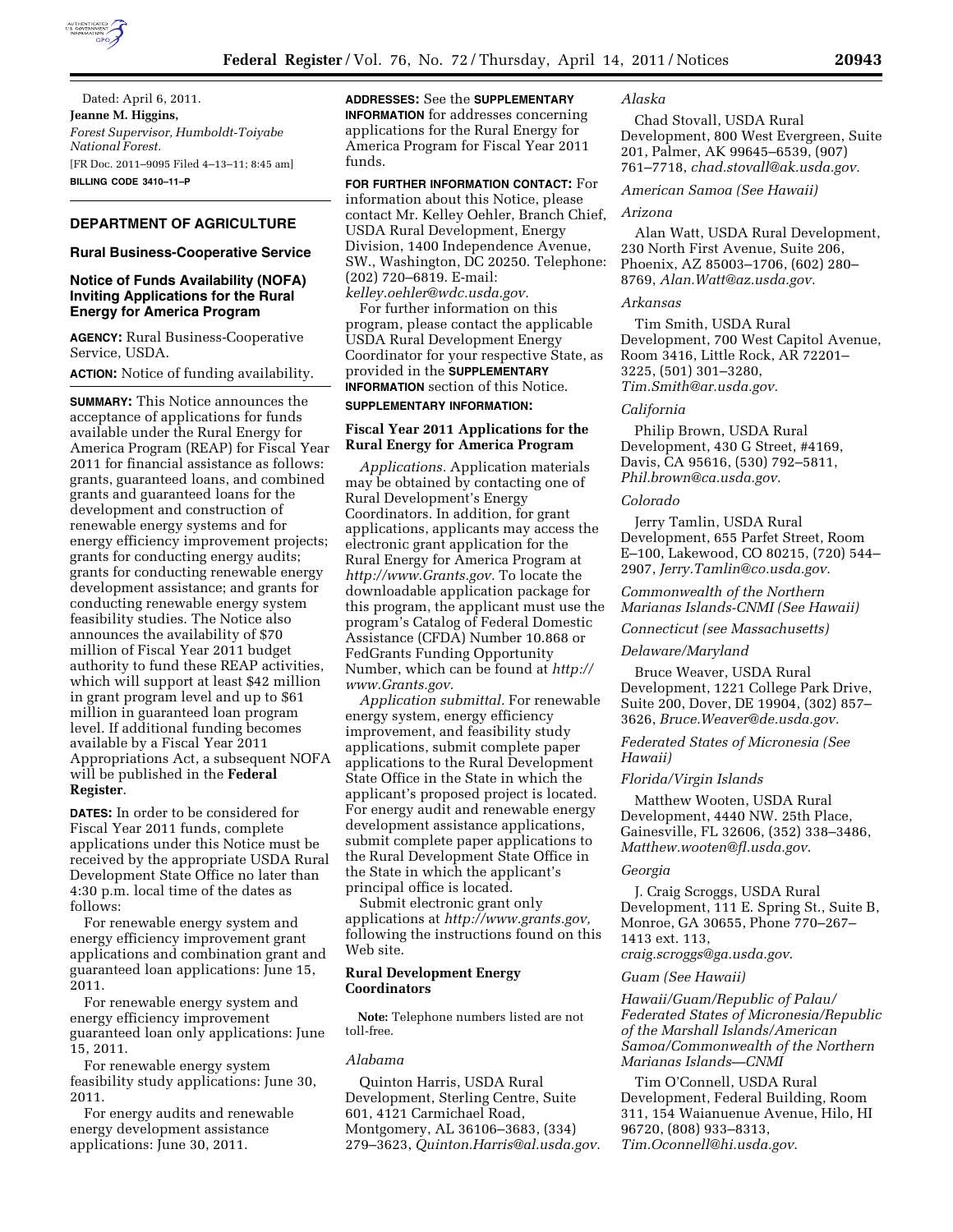## *Idaho*

Brian Buch, USDA Rural Development, 9173 W. Barnes Drive, Suite A1, Boise, ID 83709, (208) 378– 5623, *[Brian.Buch@id.usda.gov](mailto:Brian.Buch@id.usda.gov)*.

#### *Illinois*

Molly Hammond, USDA Rural Development, 2118 West Park Court, Suite A, Champaign, IL 61821, (217) 403–6210,

*[Molly.Hammond@il.usda.gov](mailto:Molly.Hammond@il.usda.gov)*.

# *Indiana*

Jerry Hay, USDA Rural Development, 5975 Lakeside Boulevard, Indianapolis, IN 46278, (812) 346–3411, Ext. 126, *[Jerry.Hay@in.usda.gov](mailto:Jerry.Hay@in.usda.gov)*.

#### *Iowa*

Teresa Bomhoff, USDA Rural Development, 873 Federal Building, 210 Walnut Street, Des Moines, IA 50309, (515) 284–4447,

*[teresa.bomhoff@ia.usda.gov](mailto:teresa.bomhoff@ia.usda.gov)*.

# *Kansas*

David Kramer, USDA Rural Development, 1303 SW. First American Place, Suite 100, Topeka, KS 66604– 4040, (785) 271–2730, *[david.kramer@ks.usda.gov](mailto:david.kramer@ks.usda.gov)*.

# *Kentucky*

Scott Maas, USDA Rural Development, 771 Corporate Drive, Suite 200, Lexington, KY 40503, (859) 224–7435, *[scott.maas@ky.usda.gov](mailto:scott.maas@ky.usda.gov)*.

# *Louisiana*

Kevin Boone, USDA Rural Development, 905 Jefferson Street, Suite 320, Lafayette, LA 70501, (337) 262– 6601, Ext. 133, *[Kevin.Boone@la.usda.gov](mailto:Kevin.Boone@la.usda.gov)*.

#### *Maine*

John F. Sheehan, USDA Rural Development, 967 Illinois Avenue, Suite 4, P.O. Box 405, Bangor, ME 04402– 0405, (207) 990–9168, *[john.sheehan@me.usda.gov](mailto:john.sheehan@me.usda.gov)*.

# *Maryland (see Delaware)*

*Massachusetts/Rhode Island/ Connecticut* 

Charles W. Dubuc, USDA Rural Development, 451 West Street, Suite 2, Amherst, MA 01002, (401) 826–0842 x 306, *[Charles.Dubuc@ma.usda.gov](mailto:Charles.Dubuc@ma.usda.gov)*.

#### *Michigan*

Traci J. Smith, USDA Rural Development, 3001 Coolidge Road, Suite 200, East Lansing, MI 48823, (517) 324–5157, *[Traci.Smith@mi.usda.gov](mailto:Traci.Smith@mi.usda.gov)*.

# *Minnesota*

Lisa L. Noty, USDA Rural Development, 1400 West Main Street, Albert Lea, MN 56007, (507) 373–7960 Ext. 120, *[lisa.noty@mn.usda.gov](mailto:lisa.noty@mn.usda.gov)*.

#### *Mississippi*

G. Gary Jones, USDA Rural Development, Federal Building, Suite 831, 100 West Capitol Street, Jackson, MS 39269, (601) 965–5457, *[george.jones@ms.usda.gov](mailto:george.jones@ms.usda.gov)*.

# *Missouri*

Matt Moore, USDA Rural Development, 601 Business Loop 70 West, Parkade Center, Suite 235, Columbia, MO 65203, (573) 876–9321, *[matt.moore@mo.usda.gov](mailto:matt.moore@mo.usda.gov)*.

#### *Montana*

Michael Drewiske, USDA Rural Development, 2229 Boot Hill Court, Bozeman, MT 59715–7914, (406) 585– 2554, *[Michael.drewiske@mt.usda.gov](mailto:Michael.drewiske@mt.usda.gov)*.

## *Nebraska*

Debra Yocum, USDA Rural Development, 100 Centennial Mall North, Room 152, Federal Building, Lincoln, NE 68508, (402) 437–5554, *[Debra.Yocum@ne.usda.gov](mailto:Debra.Yocum@ne.usda.gov)*.

## *Nevada*

Mark Williams, USDA Rural Development, 1390 South Curry Street, Carson City, NV 89703, (775) 887–1222, *[mark.williams@nv.usda.gov](mailto:mark.williams@nv.usda.gov)*.

# *New Hampshire (See Vermont)*

#### *New Jersey*

Victoria Fekete, USDA Rural Development, 8000 Midlantic Drive, 5th Floor North, Suite 500, Mt. Laurel, NJ 08054, (856) 787–7752, *[Victoria.Fekete@nj.usda.gov](mailto:Victoria.Fekete@nj.usda.gov)*.

## *New Mexico*

Jesse Bopp, USDA Rural Development, 6200 Jefferson Street, NE., Room 255, Albuquerque, NM 87109, (505) 761–4952, *[Jesse.bopp@nm.usda.gov](mailto:Jesse.bopp@nm.usda.gov)*.

#### *New York*

Scott Collins, USDA Rural Development, 9025 River Road, Marcy, NY 13403, (315) 736–3316 Ext. 4, *[scott.collins@ny.usda.gov](mailto:scott.collins@ny.usda.gov)*.

# *North Carolina*

David Thigpen, USDA Rural Development, 4405 Bland Rd. Suite 260, Raleigh, NC 27609, 919–873–2065, *[David.Thigpen@nc.usda.gov](mailto:David.Thigpen@nc.usda.gov)*.

# *North Dakota*

Dennis Rodin, USDA Rural Development, Federal Building, Room 208, 220 East Rosser Avenue, P.O. Box 1737, Bismarck, ND 58502–1737, (701) 530–2068, *[Dennis.Rodin@nd.usda.gov](mailto:Dennis.Rodin@nd.usda.gov)*.

#### *Ohio*

Randy Monhemius, USDA Rural Development, Federal Building, Room 507, 200 North High Street, Columbus, OH 43215–2418, (614) 255–2424, *[Randy.Monhemius@oh.usda.gov](mailto:Randy.Monhemius@oh.usda.gov)*.

# *Oklahoma*

Jody Harris, USDA Rural Development, 100 USDA, Suite 108, Stillwater, OK 74074–2654, (405) 742– 1036, *[Jody.harris@ok.usda.gov](mailto:Jody.harris@ok.usda.gov)*.

#### *Oregon*

Don Hollis, USDA Rural Development, 200 SE. Hailey Ave, Suite 105, Pendleton, OR 97801, (541) 278– 8049, Ext. 129, *[Don.Hollis@or.usda.gov](mailto:Don.Hollis@or.usda.gov)*.

#### *Pennsylvania*

Bob Schoenfeldt, USDA Rural Development, 14699 North Main Street Ext., Meadville, PA 16335, (814) 336– 6155, Ext. 114,

# *[robert.schoenfeldt@pa.usda.gov](mailto:robert.schoenfeldt@pa.usda.gov)*.

# *Puerto Rico*

Luis Garcia, USDA Rural Development, IBM Building, 654 Munoz Rivera Avenue, Suite 601, Hato Rey, PR 00918–6106, (787) 766–5091, Ext. 251, *[Luis.Garcia@pr.usda.gov](mailto:Luis.Garcia@pr.usda.gov)*.

#### *Republic of Palau (See Hawaii)*

*Republic of the Marshall Islands (See Hawaii)* 

# *Rhode Island (see Massachusetts)*

# *South Carolina*

Shannon Legree, USDA Rural Development, Strom Thurmond Federal Building, 1835 Assembly Street, Room 1007, Columbia, SC 29201, (803) 253– 3150, *[Shannon.Legree@sc.usda.gov](mailto:Shannon.Legree@sc.usda.gov)*.

## *South Dakota*

Kenneth Lynch, USDA Rural Development, Federal Building, Room 210, 200 4th Street, SW., Huron, SD 57350, (605) 352–1120, *[ken.lynch@sd.usda.gov](mailto:ken.lynch@sd.usda.gov)*.

#### *Tennessee*

Will Dodson, USDA Rural Development, 3322 West End Avenue, Suite 300, Nashville, TN 37203–1084, (615) 783–1350, *[will.dodson@tn.usda.gov](mailto:will.dodson@tn.usda.gov)*.

#### *Texas*

Billy Curb, USDA Rural Development, Federal Building, Suite 102, 101 South Main Street, Temple, TX 76501, (254) 742–9775, *[billy.curb@tx.usda.gov](mailto:billy.curb@tx.usda.gov)*.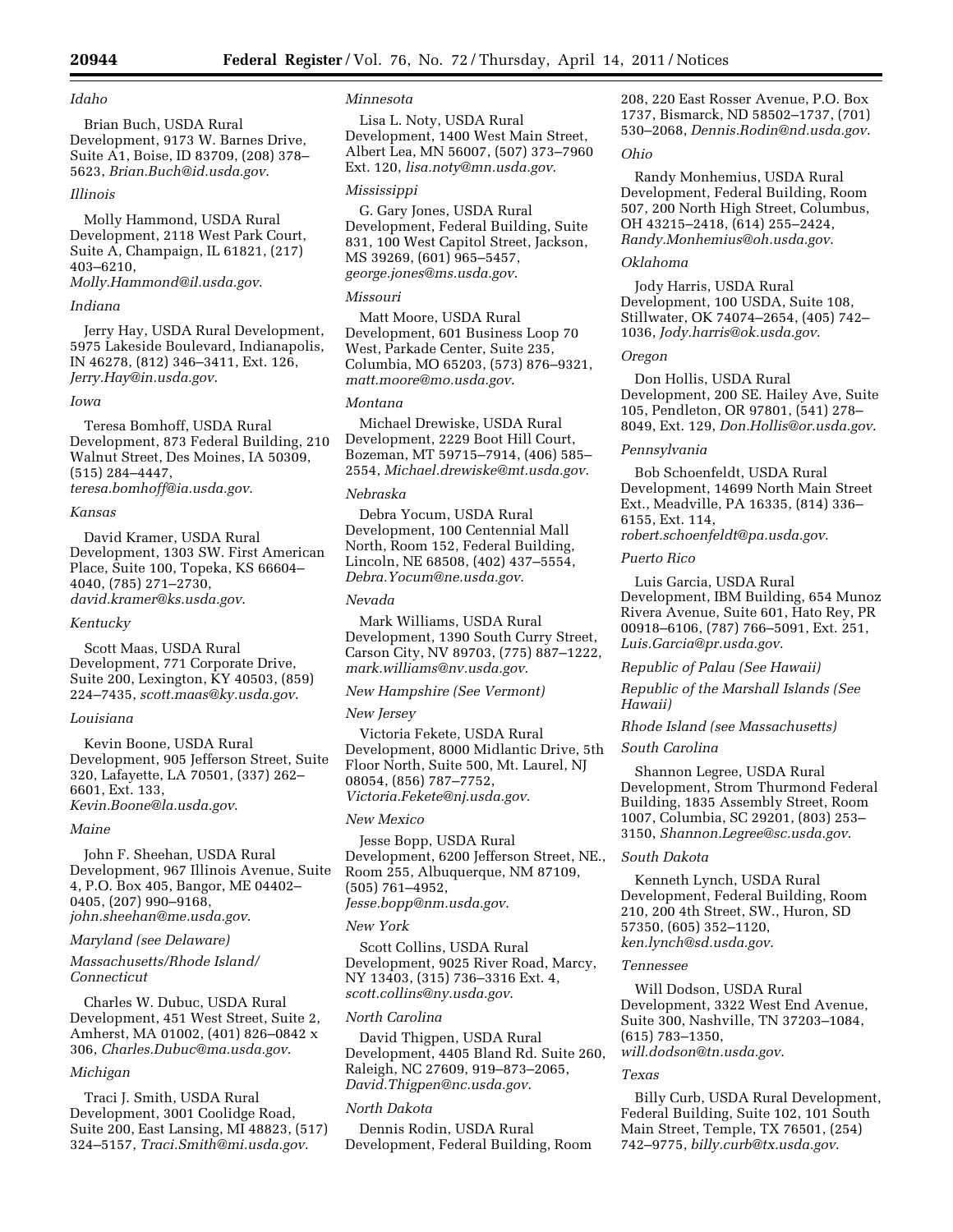## *Utah*

Roger Koon, USDA Rural Development, Wallace F. Bennett Federal Building, 125 South State Street, Room 4311, Salt Lake City, UT 84138, (801) 524–4301, *[Roger.Koon@ut.usda.gov](mailto:Roger.Koon@ut.usda.gov)*.

## *Vermont/New Hampshire*

Cheryl Ducharme, USDA Rural Development, 89 Main Street, 3rd Floor, Montpelier, VT 05602, 802–828–6083, *[cheryl.ducharme@vt.usda.gov](mailto:cheryl.ducharme@vt.usda.gov)*.

#### *Virginia*

Laurette Tucker, USDA Rural Development, Culpeper Building, Suite 238, 1606 Santa Rosa Road, Richmond, VA 23229, (804) 287–1594, *[Laurette.Tucker@va.usda.gov](mailto:Laurette.Tucker@va.usda.gov)*.

#### *Virgin Islands (see Florida)*

## *Washington*

Mary Traxler, USDA Rural Development, 1835 Black Lake Blvd. SW., Suite B, Olympia, WA 98512, (360) 704–7762, *[Mary.Traxler@wa.usda.gov](mailto:Mary.Traxler@wa.usda.gov)*.

#### *West Virginia*

Richard E. Satterfield, USDA Rural Development, 75 High Street, Room 320, Morgantown, WV 26505–7500, (304) 284–4874,

*[Richard.Satterfield@wv.usda.gov](mailto:Richard.Satterfield@wv.usda.gov)*.

# *Wisconsin*

Brenda Heinen, USDA Rural Development, 4949 Kirschling Court, Stevens Point, WI 54481, (715) 345– 7615, Ext. 139, *[Brenda.Heinen@wi.usda.gov](mailto:Brenda.Heinen@wi.usda.gov)*.

#### *Wyoming*

Jon Crabtree, USDA Rural Development, Dick Cheney Federal Building, 100 East B Street, Room 1005, P.O. Box 11005, Casper, WY 82602, (307) 233–6719, *[Jon.Crabtree@wy.usda.gov](mailto:Jon.Crabtree@wy.usda.gov)*.

## **Paperwork Reduction Act**

In accordance with the Paperwork Reduction Act of 1995, the information collection requirements associated with renewable energy system and energy efficiency improvement grants and guaranteed loans, as covered in this Notice, has been approved by the Office of Management and Budget (OMB) under OMB Control Number 0570–0050. The information collection requirements associated with energy audit and renewable energy development assistance grants and with renewable energy feasibility study grants have also been approved by OMB under OMB Control Number 0570–0059 and OMB Control Number 0570–0061, respectively.

## **Overview**

*Federal Agency Name:* Rural Business-Cooperative Service.

*Contract Proposal Title:* Rural Energy for America Program. *Announcement Type:* Initial

announcement. *Catalog of Federal Domestic* 

*Assistance Number.* 10.868.

*Dates:* Grant applications and combined grant and guaranteed loan applications for renewable energy systems and energy efficiency improvement projects under this Notice will be accepted up to June 15, 2011. Guaranteed loan only applications for renewable energy system and energy efficiency improvement projects will be accepted on a continuous basis, but to compete for FY 2011 funding, complete applications must be submitted to the Agency by June 15, 2011. Applications for renewable energy feasibility studies, energy audits, and renewable energy development assistance grants will be accepted up to June 30, 2011.

For all applications submitted under this Notice, complete applications must be received by the appropriate USDA Rural Development State Office no later than 4:30 p.m. local time of the applicable application deadline date in order to be considered for Fiscal Year 2011 funds. Any application received after its applicable date and time, regardless of the postmark on the application, will not be considered for Fiscal Year 2011 funds.

*Availability of Notice.* This Notice for the Rural Energy for America Program is available on the USDA Rural Development Web site at *[http://](http://www.rurdev.usda.gov/rbs/farmbill/index.html)  [www.rurdev.usda.gov/rbs/farmbill/](http://www.rurdev.usda.gov/rbs/farmbill/index.html) [index.html.](http://www.rurdev.usda.gov/rbs/farmbill/index.html)* 

#### **I. Funding Opportunity Description**

A. *Purpose of the Rural Energy for America Program.* This Notice is issued pursuant to section 9001 of the Food, Conservation, and Energy Act of 2008 (2008 Farm Bill), which amends Title IX of the Farm Security and Rural Investment Act of 2002 (2002 Farm Bill) and establishes the Rural Energy for America Program under section 9007 thereof. The program is designed to help agricultural producers and rural small businesses reduce energy costs and consumption and help meet the Nation's critical energy needs.

B. *Statutory Authority.* This program is authorized under 7 U.S.C. 8107.

C. *Definition of Terms.* The definitions applicable to this Notice are published at 7 CFR 4280.103. In addition, the following definition of ''hybrid'' applies to this Notice.

*Hybrid.* A combination of two or more renewable energy technologies that are

incorporated into a unified system to support a single project.

#### **II. Award Information**

A. *Available funds:* The amount of grant funds available for energy audits and renewable energy development assistance in Fiscal Year 2011 is approximately \$2.8 million. The amount of grant funds available for renewable energy system feasibility studies in Fiscal Year 2011 is \$2.0 million. The budget authority available for renewable energy system and energy efficiency improvement projects in Fiscal Year 2011 is \$51.2 million. For renewable energy system and energy efficiency improvement projects only, there will be an allocation of funds to each State, and the Rural Development's National Office will maintain a reserve of funds.

In order to ensure that small projects have a fair opportunity to compete for the funding and are consistent with the priorities set forth in the statute, the Agency will set-aside \$14 million of the \$70 million budget authority available to fund grants of \$20,000 or less.

B. *Approximate number of awards:*  The number of awards will depend on the number of eligible applicants participating in this program.

C. *State and National competitions.*  Renewable energy system and energy efficiency improvement applications for Fiscal Year 2011 funds will compete for funds allocated to their State (State competition) as described under the competition deadline in this Notice. All unfunded eligible State applications will be competed against other applications from other States at a final National competition. Separate competitions will be held on guaranteed loan only applications and on grant only and grant and guaranteed loan combination applications for both State and National competitions. If funds remain after the National guaranteed loan only application competition, the Agency may elect to utilize budget authority to fund additional grant only and grant and guaranteed loan combination applications in the National competition.

D. *Type of instrument.* Grant, guaranteed loan, and grant/guaranteed loan combinations.

E. *Funding limitations.* The following funding limitations apply to applications submitted under to this Notice.

(1) *Maximum grant assistance to an individual or entity.* For the purposes of this Notice, the maximum amount of grant assistance to one individual or entity will not exceed \$750,000 for Fiscal Year 2011 based on the total amount of renewable energy system,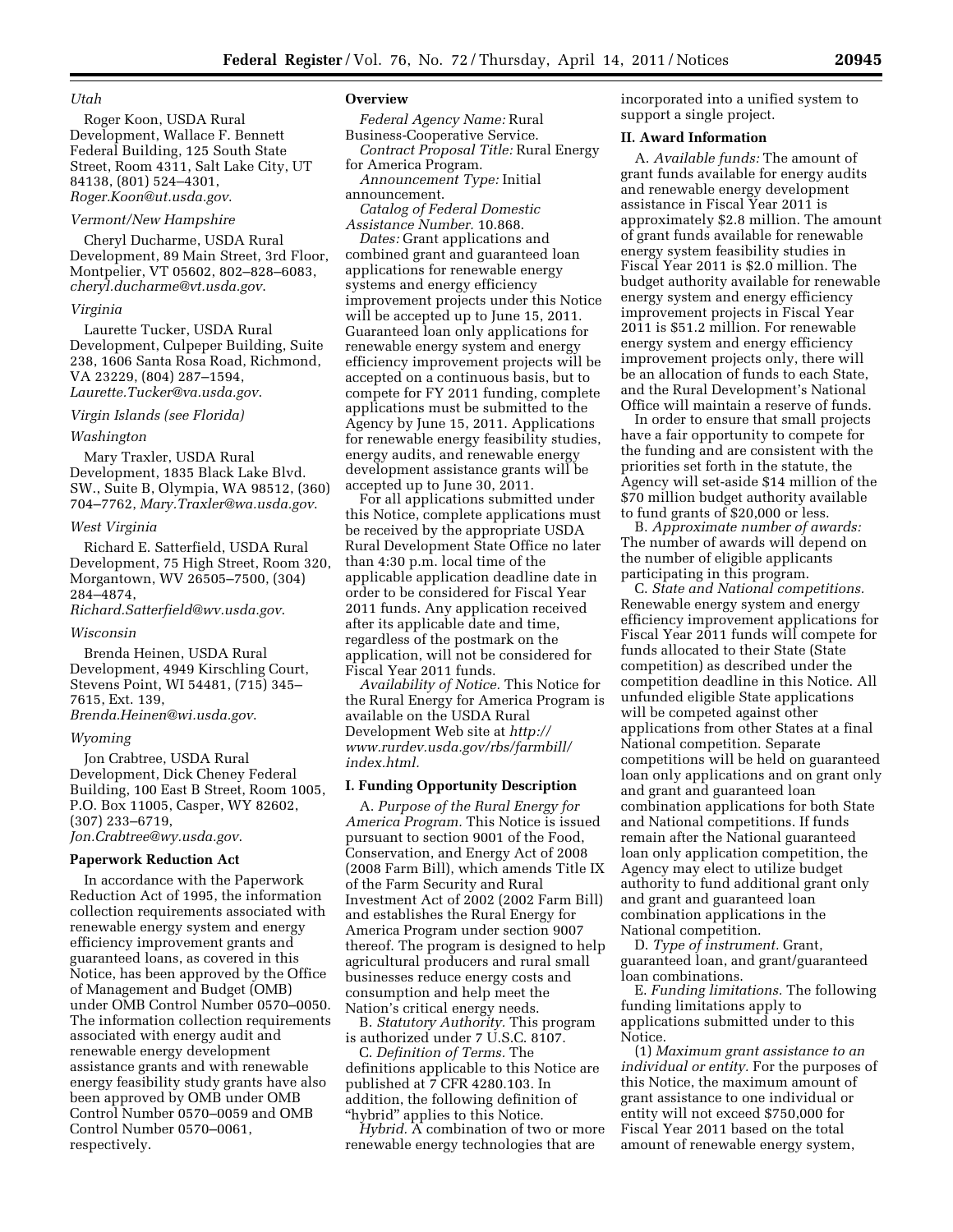energy efficiency improvement, and renewable energy feasibility study grants awarded to the individual or entity under the Rural Energy for America Program.

(2) *Maximum percentage of Agency funding.* The 2008 Farm Bill mandates the maximum percentages of funding that USDA Rural Development will provide. Within the maximum funding amounts specified in this Notice, renewable energy system and energy efficiency improvement funding approved for guaranteed loan only requests and for combination guaranteed loan and grant requests will not exceed 75 percent of eligible project costs, with the grant portion not to exceed 25 percent of total eligible project costs, whether the grant is part of a combination request or is a standalone grant.

(3) *Reallocation of grants funds.*  Based on the quality of the applications received under this Notice and subject to statutory limitations, the Agency reserves the right, at its discretion, to move funds among the various grant allocations identified under Section II.A. of this Notice.

(4) *Renewable energy system and energy efficiency improvement grantonly applications.* For renewable energy system grants, the minimum grant is \$2,500 and the maximum is \$500,000. For energy efficiency improvement grants, the minimum grant is \$1,500 and the maximum grant is \$250,000.

(5) *Renewable energy system and energy efficiency improvement loan guarantee-only applications.* For renewable energy system and energy efficiency improvement loan guarantees, the minimum guaranteed loan amount is \$5,000 and the maximum amount of a guarantee to be provided to a borrower is \$25 million.

(6) *Renewable energy system and energy efficiency improvement guaranteed loan and grant combination applications.* Funding for grant and loan combination packages for renewable energy systems and energy efficiency improvement projects are subject to the funding limitations specified in Section II.E.(2). The maximum amount for the grant portion is \$500,000 for renewable energy systems and \$250,000 for energy efficiency improvements. The minimum amount of the grant portion is \$1,500 for either renewable energy systems or energy efficiency improvements. For the guarantee portion, the maximum amount is \$25 million and the minimum amount is \$5,000.

(7) *Renewable energy system feasibility study grant applications.* The maximum amount of grant funds that will be made available for an eligible

feasibility study project under this subpart to any one recipient will not exceed \$50,000 or 25 percent of the total eligible project cost of the study, whichever is less.

(8) *Energy audit and renewable energy development assistance grant applications.* The maximum aggregate amount of energy audit and renewable energy development assistance grants awarded to any one recipient under this Notice cannot exceed \$100,000. In addition, the 2008 Farm Bill mandates that the recipient of a grant that conducts an energy audit for an agricultural producer or a rural small business require the agricultural producer or rural small business to pay at least 25 percent of the cost of the energy audit, which shall be retained by the eligible entity for the cost of the audit.

# **III. Eligibility Information**

A. *Eligible applicants.* To be eligible for this program, an applicant must meet the eligibility requirements specified in 7 CFR 4280.109, 7 CFR 4280.110(c), and, as applicable, 7 CFR 4280.112, 7 CFR 4280.122, 7 CFR 4280.170, or 7 CFR 4280.186.

B. *Eligible lenders.* To be eligible for this program, lenders must meet the eligibility requirements in 7 CFR 4280.130.

C. *Eligible projects.* To be eligible for this program, a project must meet the eligibility requirements specified in 7 CFR 4280.113, 7 CFR 4280.123, 7 CFR 4280.171, and 7 CFR 4280.187, as applicable.

# **IV. Fiscal Year 2011 Application and Submission Information**

Applicants seeking to participate in this program must submit applications in accordance with this Notice and 7 CFR part 4280, subpart B, as applicable. Applicants must submit complete applications in order to be considered.

#### *A. Where To Obtain Applications*

Applicants may obtain applications from any USDA Rural Development Energy Coordinator, as provided in the **ADDRESSES** section of this Notice. In addition, for grant applications, applicants may access the electronic grant application for the Rural Energy for America Program at *[http://](http://www.Grants.gov)  [www.Grants.gov.](http://www.Grants.gov)* To locate the downloadable application package for this program, the applicant must use the program's CFDA Number 10.868 or FedGrants Funding Opportunity Number, which can be found at *[http://](http://www.Grants.gov) [www.Grants.gov.](http://www.Grants.gov)* 

When you enter the Grants.gov site, you will find information about

submitting an application electronically through the site. To use Grants.gov, all applicants must have a Dun and Bradstreet Data Universal Numbering System (DUNS) number (unless the applicant is an individual), which can be obtained at no cost via a toll-free request line at 1–866–705–5711 or online at *[http://fedgov.dnb.com/](http://fedgov.dnb.com/webform)  [webform.](http://fedgov.dnb.com/webform)* USDA Rural Development strongly recommends that applicants do not wait until the application deadline date to begin the application process through Grants.gov.

## *B. When To Submit*

*Renewable Energy System and Energy Efficiency Improvement Grant and Combined Grant and Guaranteed Loan Applications.* Grant applications and combined grant and guaranteed loan applications for renewable energy systems and energy efficiency improvement projects under this Notice will be accepted up to June 15, 2011. Complete applications under this Notice must be received by the appropriate USDA Rural Development State Office no later than 4:30 p.m. local time on June 15, 2011, in order to be considered for Fiscal Year 2011 funds. Any application received after this date and time, regardless of the postmark on the application, will not be considered for Fiscal Year 2011 funds.

*Renewable Energy System and Energy Efficiency Improvement Guaranteed Loan Only Applications.* Guaranteed loan only applications for renewable energy system and energy efficiency improvement projects will be accepted on a continuous basis, but to be considered for Fiscal Year 2011 funds, complete applications must be received by the appropriate USDA Rural Development State Office no later than 4:30 p.m. local time on June 15, 2011. Any application received after this date and time, regardless of the postmark on the application, will be considered for Fiscal Year 2012 funds.

*Renewable Energy System Feasibility Study Applications.* Applications for RES feasibility study grants under this Notice will be accepted up to June 30, 2011. Complete applications under this Notice must be received at the appropriate State Office by 4:30 p.m. local time on June 30, 2011, in order to be considered for Fiscal Year 2011 funds. Any application received after this date and time, regardless of the application's postmark, will not be considered for Fiscal Year 2011 funds.

*Energy Audits and Renewable Energy Development Assistance Applications.*  Applications for EA and REDA grants under this Notice will be accepted up to June 30, 2011. Complete applications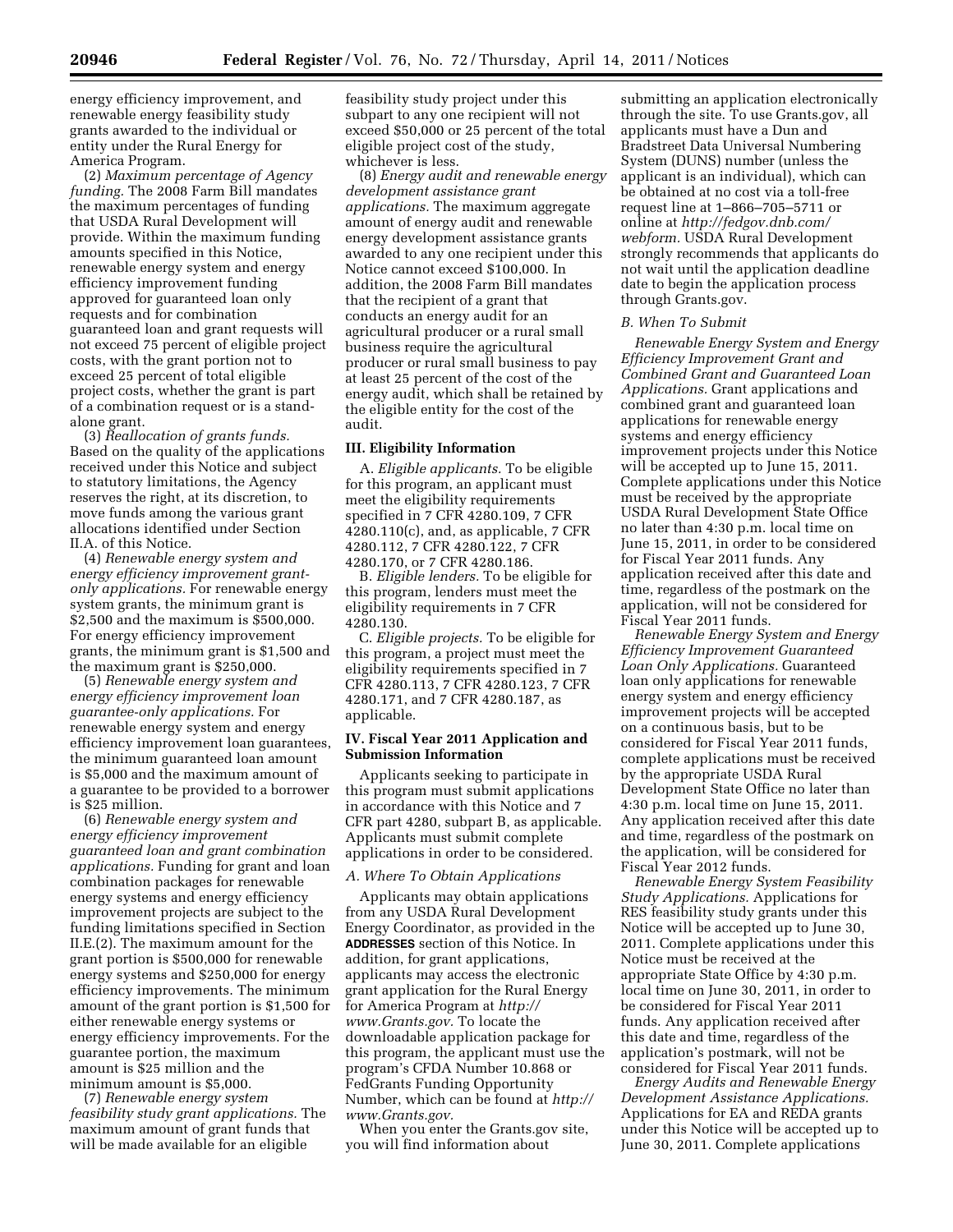under this Notice must be received at the appropriate State Office by 4:30 p.m. local time on June 30, 2011, in order to be considered for Fiscal Year 2011 funds. Any application received after this date and time, regardless of the application's postmark, will not be considered for Fiscal Year 2011 funds.

# *C. Where To Submit*

All renewable energy system, energy efficiency improvement, and renewable energy system feasibility study applications are to be submitted to the USDA Rural Development Energy Coordinator in the State in which the applicant's proposed project is located. All energy audit and renewable energy development assistance applications are to be submitted to the USDA Rural Development Energy Coordinator in the State in which the applicant's principal office is located. A list of USDA Rural Development Energy Coordinators is provided in the **ADDRESSES** section of this Notice. Alternatively, for grant only applications, applicants may submit their electronic applications to the Agency via the Grants.gov Web site.

#### *D. How To Submit*

Applicants may submit their applications either as hard copy or electronically as specified in the following paragraphs. When submitting an application as hard copy, applicants must submit one original and one copy of the complete application.

(1) *Grant applications.* All grant applications may be submitted either as hard copy to the appropriate Rural Development Energy Coordinator or electronically using the Governmentwide Grants.gov Web site. Users of Grants.gov who download a copy of the application package may complete it off line and then upload and submit the application via the Grants.gov site, including all information typically included on the application, and all necessary assurances and certifications. After electronically submitting an application through the Web site, the applicant will receive an automated acknowledgement from Grants.gov that contains a Grants.gov tracking number.

(2) *Guaranteed loan applications.*  Guaranteed loan only applications (*i.e.,*  those that are not part of a guaranteed loan/grant combination request) must be submitted as hard copy.

(3) *Guaranteed loan/grant combination applications.* Applications for guaranteed loans/grants (combination applications) must be submitted as hard copy.

# *E. Other Submission Requirements and Information*

(1) *Application restrictions.*  Applicants may apply for only one renewable energy system project and one energy efficiency improvement project in Fiscal Year 2011. A renewable energy system application cannot be submitted in Fiscal Year 2011 if a REAP feasibility study grant application for the same renewable energy system is submitted in Fiscal Year 2011 and vice versa.

Applicants may apply for only one renewable energy system feasibility study grant under this Notice for Fiscal Year 2011 funds.

Applicants may only submit one energy audit grant application and one renewable energy development assistance grant application for Fiscal Year 2011 funds.

(2) *Environmental information.* For the Agency to consider an application, the application must include all environmental review documents with supporting documentation in accordance with 7 CFR part 1940, subpart G. Applications for financial assistance for planning purposes or management and feasibility studies are typically categorically excluded from the environmental review process by 7 CFR 1940.310(e)(1).

(3) *Original signatures.* USDA Rural Development may request that the applicant provide original signatures on forms submitted through Grants.gov at a later date.

(4) *Award considerations.* In determining the amount of a renewable energy system or energy efficiency improvement grant or loan guarantee, the Agency will consider the six criteria specified in 7 CFR 4280.115(g) or 7 CFR 4280.124(f), as applicable.

(5) *Hybrid projects.* If the application is for a hybrid project, technical reports, as required under 7 CFR 4280.116(b)(7), must be prepared for each technology that comprises the hybrid project.

(6) *Multiple facilities.* Applicants may submit a single application that proposes to apply the same renewable energy system (including the same hybrid project) or energy efficiency improvement across multiple facilities. For example, a rural small business owner owns five retail stores and wishes to install solar panels on each store. The rural small business owner may submit a single application for installing the solar panels on the five stores. However, if this same owner wishes to install solar panels on three of the five stores and wind turbines for the other two stores, the owner can only submit an application for either the solar panels or

for the wind turbines in the same fiscal year.

#### **V. Program Provisions**

This section of the Notice identifies the provisions of the interim rule applicable to each type of funding available under REAP.

# *A. General*

The provisions specified in 7 CFR 4280.101 through 4280.111 apply to this Notice.

# *B. Renewable Energy System and Energy Efficiency Improvement Project Grants*

In addition to the other provisions of this Notice, the requirements specified in 7 CFR 4280.112 through 4820.121 apply to renewable energy system and energy efficiency improvement projects grants.

# *C. Renewable Energy System and Energy Efficiency Improvement Project Guaranteed Loans*

In addition to the other provisions of this Notice, the requirements specified in 7 CFR 4280.122 through 4820.160 apply to guaranteed loans for renewable energy system and energy efficiency improvement projects. For Fiscal Year 2011, the guarantee fee amount is 1 percent of the guaranteed portion of the loan and the annual renewal fee is 0.250 percent (one-quarter of one percent) of the guaranteed portion of the loan.

*D. Renewable Energy System and Energy Efficiency Improvement Project Grant and Guaranteed Loan Combined Requests* 

In addition to the other provisions of this Notice, the requirements specified in 7 CFR 4280.165 apply to a combined grant and guaranteed loan for renewable energy system and energy efficiency improvement projects.

# *E. Renewable Energy System Feasibility Study Grants*

In addition to the other provisions of this Notice, the requirements specified in 7 CFR 4280.170 through 4820.182 apply to renewable energy system feasibility study grants.

# *F. Energy Audit and Renewable Energy Development Assistance Grants*

In addition to the other provisions of this Notice, the requirements specified in 7 CFR 4280.186 through 4820.196 apply to energy audit and renewable energy development assistance grants.

# *G. Resubmittal of Fiscal Year 2010 Renewable Energy System and Energy Efficiency Improvement Applications*

If an applicant or lender submitted an application for funding in Fiscal Year